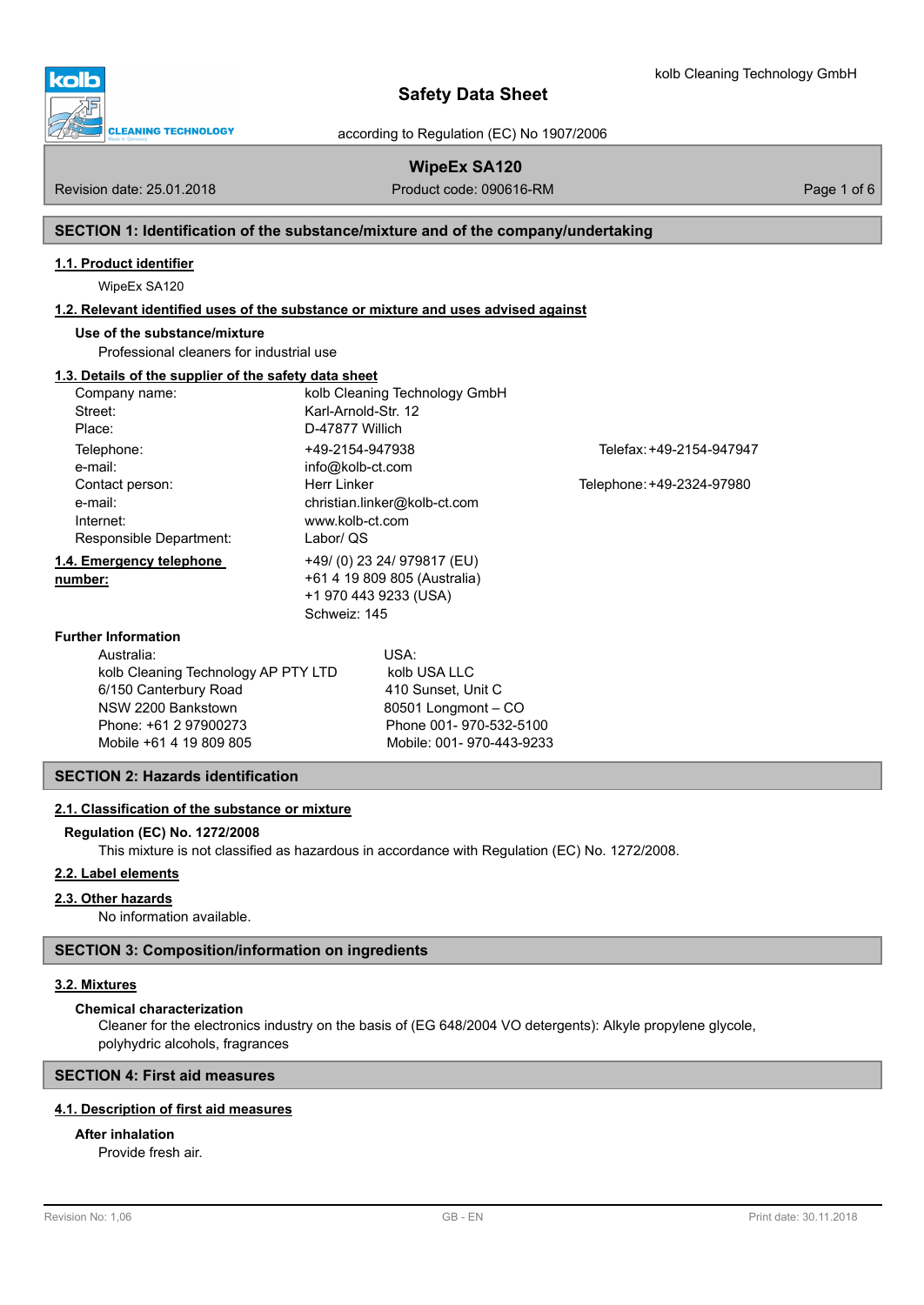

according to Regulation (EC) No 1907/2006

# **WipeEx SA120**

Revision date: 25.01.2018 Product code: 090616-RM Page 2 of 6

## **After contact with skin**

Wash with plenty of water. Take off contaminated clothing and wash it before reuse.

### **After contact with eyes**

Rinse immediately carefully and thoroughly with eye-bath or water.

#### **After ingestion**

Rinse mouth immediately and drink plenty of water.

#### **4.2. Most important symptoms and effects, both acute and delayed**

No information available.

#### **4.3. Indication of any immediate medical attention and special treatment needed**

Treat symptomatically.

### **SECTION 5: Firefighting measures**

#### **5.1. Extinguishing media**

### **Suitable extinguishing media**

Co-ordinate fire-fighting measures to the fire surroundings.

### **5.2. Special hazards arising from the substance or mixture**

Non-flammable. Vapours can form explosive mixtures with air.

### **5.3. Advice for firefighters**

In case of fire: Wear self-contained breathing apparatus.

#### **Additional information**

Use water spray jet to protect personnel and to cool endangered containers. Collect contaminated fire extinguishing water separately. Do not allow entering drains or surface water.

#### **SECTION 6: Accidental release measures**

#### **6.1. Personal precautions, protective equipment and emergency procedures**

Use personal protection equipment.

### **6.2. Environmental precautions**

Do not allow to enter into surface water or drains.

#### **6.3. Methods and material for containment and cleaning up**

Absorb with liquid-binding material (e.g. sand, diatomaceous earth, acid- or universal binding agents). Treat the recovered material as prescribed in the section on waste disposal.

#### **6.4. Reference to other sections**

Safe handling: see section 7 Personal protection equipment: see section 8 Disposal: see section 13

### **SECTION 7: Handling and storage**

## **7.1. Precautions for safe handling**

#### **Advice on safe handling**

No special measures are necessary.

#### **Advice on protection against fire and explosion**

No special fire protection measures are necessary.

#### **7.2. Conditions for safe storage, including any incompatibilities**

#### **Requirements for storage rooms and vessels**

Keep container tightly closed.

#### **Advice on storage compatibility**

No special measures are necessary.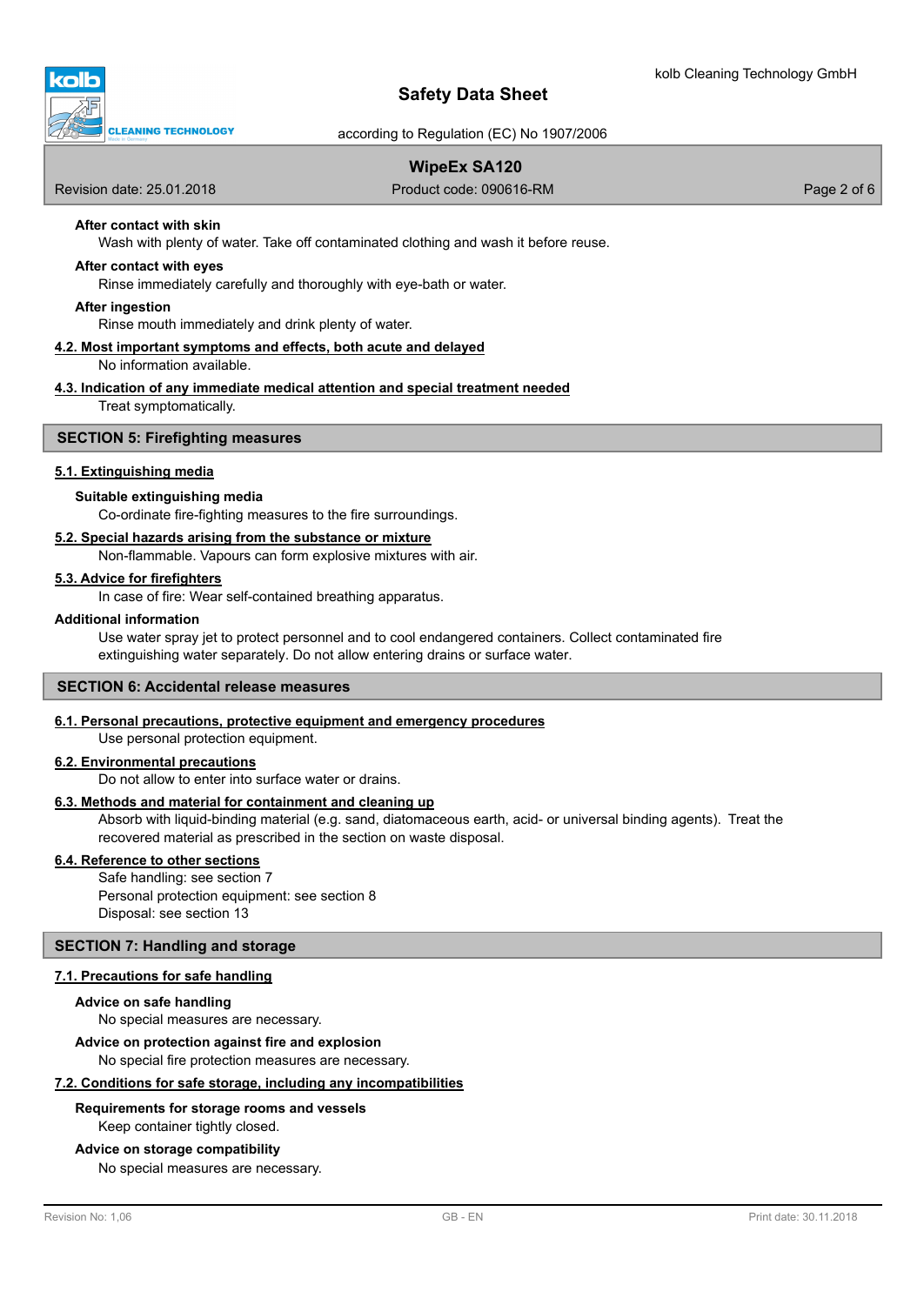



according to Regulation (EC) No 1907/2006

# **WipeEx SA120**

Revision date: 25.01.2018 **Product code: 090616-RM** Product code: 090616-RM Page 3 of 6

## **7.3. Specific end use(s)**

Professional cleaners for industrial use

### **SECTION 8: Exposure controls/personal protection**

### **8.1. Control parameters**

#### **8.2. Exposure controls**

### **Protective and hygiene measures**

Take off contaminated clothing. Wash hands before breaks and after work. When using do not eat or drink.

### **Eye/face protection**

Wear eye protection/face protection.

### **Hand protection**

When handling with chemical substances, protective gloves must be worn with the CE-label including the four control digits. The quality of the protective gloves resistant to chemicals must be chosen as a function of the specific working place concentration and quantity of hazardous substances. For special purposes, it is recommended to check the resistance to chemicals of the protective gloves mentioned above together with the supplier of these gloves.

### **Skin protection**

Wear suitable protective clothing.

## **Respiratory protection**

In case of inadequate ventilation wear respiratory protection.

# **SECTION 9: Physical and chemical properties**

#### **9.1. Information on basic physical and chemical properties**

| Physical state:<br>Colour:<br>Odour:     | Liquid<br>transparent<br>specific |                |                    |
|------------------------------------------|-----------------------------------|----------------|--------------------|
| pH-Value (at 20 °C):                     |                                   | not measurable | <b>Test method</b> |
|                                          |                                   |                |                    |
| Changes in the physical state            |                                   |                |                    |
| Melting point:                           |                                   | not determined |                    |
| Initial boiling point and boiling range: |                                   | not determined |                    |
| Flash point:                             |                                   |                | 88 °C ASTM D 3828  |
| Flammability                             |                                   |                |                    |
| Solid:                                   |                                   | not applicable |                    |
| Gas:                                     |                                   | not applicable |                    |
| Lower explosion limits:                  |                                   | not determined |                    |
| Upper explosion limits:                  |                                   | not determined |                    |
| Ignition temperature:                    |                                   | 205 °C         |                    |
| <b>Auto-ignition temperature</b>         |                                   |                |                    |
| Solid:                                   |                                   | not applicable |                    |
| Gas:                                     |                                   | not applicable |                    |
| Decomposition temperature:               |                                   | not determined |                    |
| <b>Oxidizing properties</b>              |                                   |                |                    |
| Not oxidising.                           |                                   |                |                    |
| Vapour pressure:                         |                                   | not determined |                    |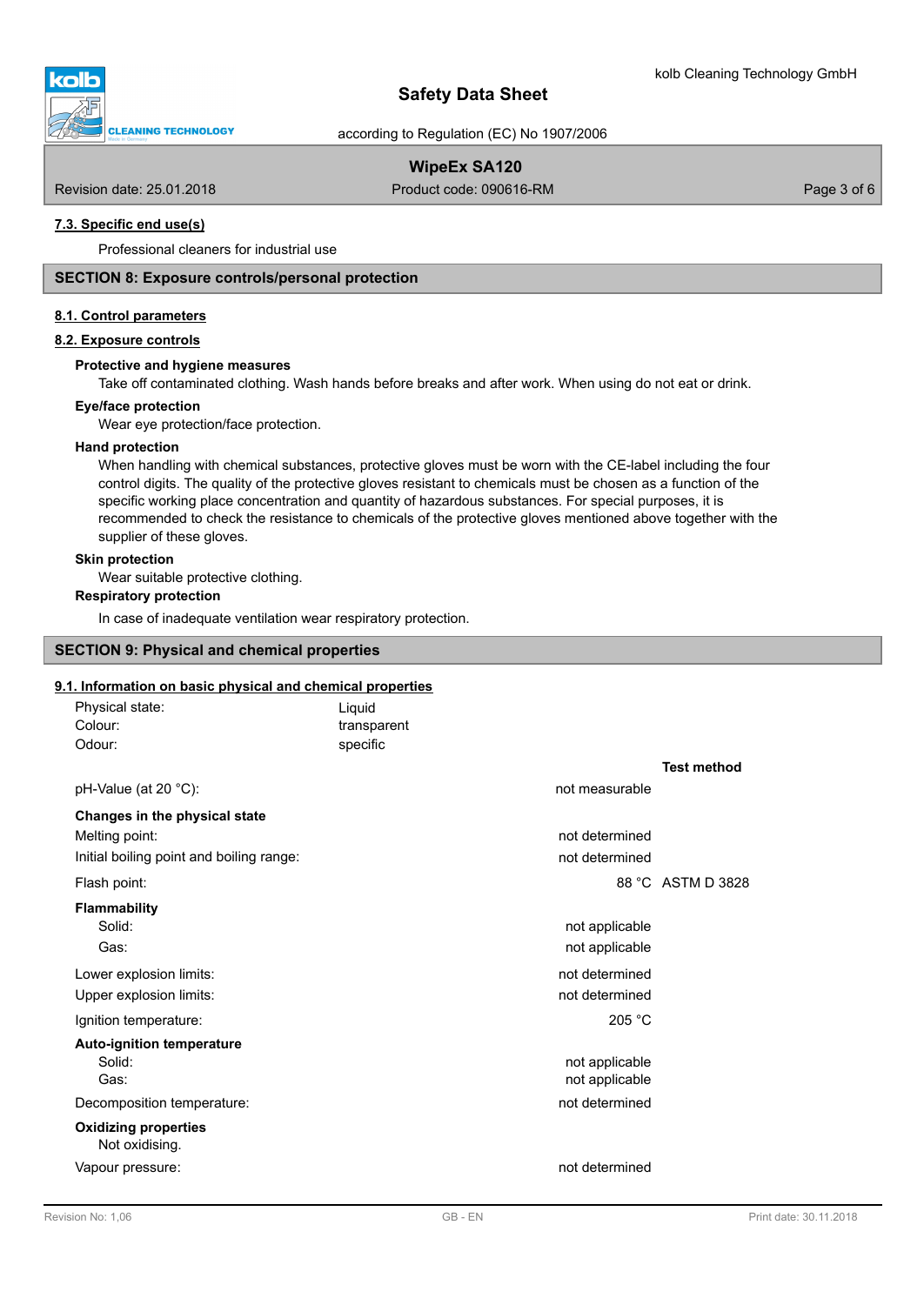

### according to Regulation (EC) No 1907/2006

| <b>WipeEx SA120</b>                            |                          |             |  |  |
|------------------------------------------------|--------------------------|-------------|--|--|
| Revision date: 25.01.2018                      | Product code: 090616-RM  | Page 4 of 6 |  |  |
| Density (at 20 $°C$ ):                         | $0,92$ g/cm <sup>3</sup> |             |  |  |
| Water solubility:<br>(at 20 $^{\circ}$ C)      | $1,9$ g/L                |             |  |  |
| Solubility in other solvents<br>not determined |                          |             |  |  |
| Partition coefficient:                         | not determined           |             |  |  |
| Viscosity / kinematic:<br>(at 20 $^{\circ}$ C) | 11,4 $mm^2/s$            |             |  |  |
| Vapour density:                                | not determined           |             |  |  |
| Evaporation rate:                              | not determined           |             |  |  |
| 9.2. Other information                         |                          |             |  |  |
| Solid content:                                 | not determined           |             |  |  |

## **SECTION 10: Stability and reactivity**

### **10.1. Reactivity**

No hazardous reaction when handled and stored according to provisions.

### **10.2. Chemical stability**

The product is stable under storage at normal ambient temperatures.

#### **10.3. Possibility of hazardous reactions**

No known hazardous reactions.

### **10.4. Conditions to avoid**

none

# **10.5. Incompatible materials**

No information available.

### **10.6. Hazardous decomposition products**

No known hazardous decomposition products.

### **SECTION 11: Toxicological information**

### **11.1. Information on toxicological effects**

#### **Additional information on tests**

The mixture is classified as not hazardous according to Directive 1999/45/EC.

#### **SECTION 12: Ecological information**

### **12.1. Toxicity**

The product is not: Ecotoxic.

### **12.2. Persistence and degradability**

The product has not been tested.

### **12.3. Bioaccumulative potential**

The product has not been tested.

# **12.4. Mobility in soil**

The product has not been tested.

# **12.5. Results of PBT and vPvB assessment**

The product has not been tested.

# **12.6. Other adverse effects**

No information available.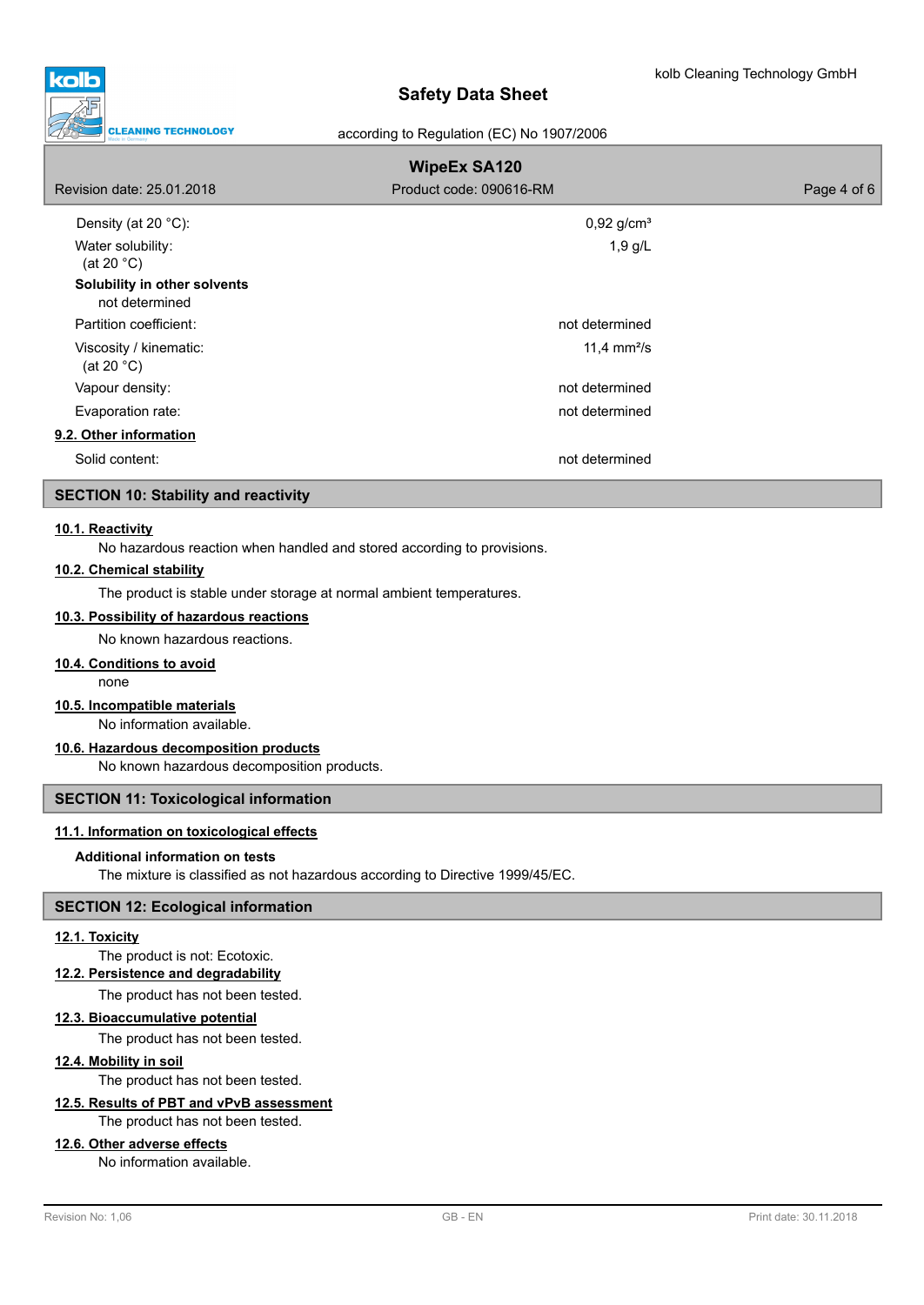



according to Regulation (EC) No 1907/2006

# **WipeEx SA120**

Revision date: 25.01.2018 **Product code: 090616-RM** Product code: 090616-RM Page 5 of 6

### **Further information**

Avoid release to the environment.

### **SECTION 13: Disposal considerations**

## **13.1. Waste treatment methods**

#### **Advice on disposal**

Do not allow to enter into surface water or drains. Dispose of waste according to applicable legislation.

#### **Waste disposal number of waste from residues/unused products**

070604 WASTES FROM ORGANIC CHEMICAL PROCESSES; wastes from the MFSU of fats, grease, soaps, detergents, disinfectants and cosmetics; other organic solvents, washing liquids and mother liquors; hazardous waste

#### **Contaminated packaging**

Wash with plenty of water. Completely emptied packages can be recycled.

#### **SECTION 14: Transport information**

### **Land transport (ADR/RID)**

| 14.2. UN proper shipping name:   | No dangerous good in sense of these transport regulations. |
|----------------------------------|------------------------------------------------------------|
| Inland waterways transport (ADN) |                                                            |
| 14.2. UN proper shipping name:   | No dangerous good in sense of these transport regulations. |
| Air transport (ICAO-TI/IATA-DGR) |                                                            |
| 14.2. UN proper shipping name:   | No dangerous good in sense of these transport regulations. |
| 14.5. Environmental hazards      |                                                            |
| ENVIRONMENTALLY HAZARDOUS:       | no                                                         |

### **14.6. Special precautions for user**

No information available.

**14.7. Transport in bulk according to Annex II of Marpol and the IBC Code**

not applicable

### **SECTION 15: Regulatory information**

### **15.1. Safety, health and environmental regulations/legislation specific for the substance or mixture**

#### **EU regulatory information**

#### **Additional information**

To follow: 850/2004/EC, 79/117/EEC, 689/2008/EC Regulation (EC) No. 648/2004 (Detergents regulation)

#### **National regulatory information**

Water contaminating class (D): 1 - slightly water contaminating

#### **15.2. Chemical safety assessment**

Chemical safety assessments for substances in this mixture were not carried out.

## **SECTION 16: Other information**

### **Abbreviations and acronyms**

ADR: Accord européen sur le transport des marchandises dangereuses par Route

(European Agreement concerning the International Carriage of Dangerous Goods by Road )

IMDG: International Maritime Code for Dangerous Goods

IATA: International Air Transport Association

GHS: Globally Harmonized System of Classification and Labelling of Chemicals